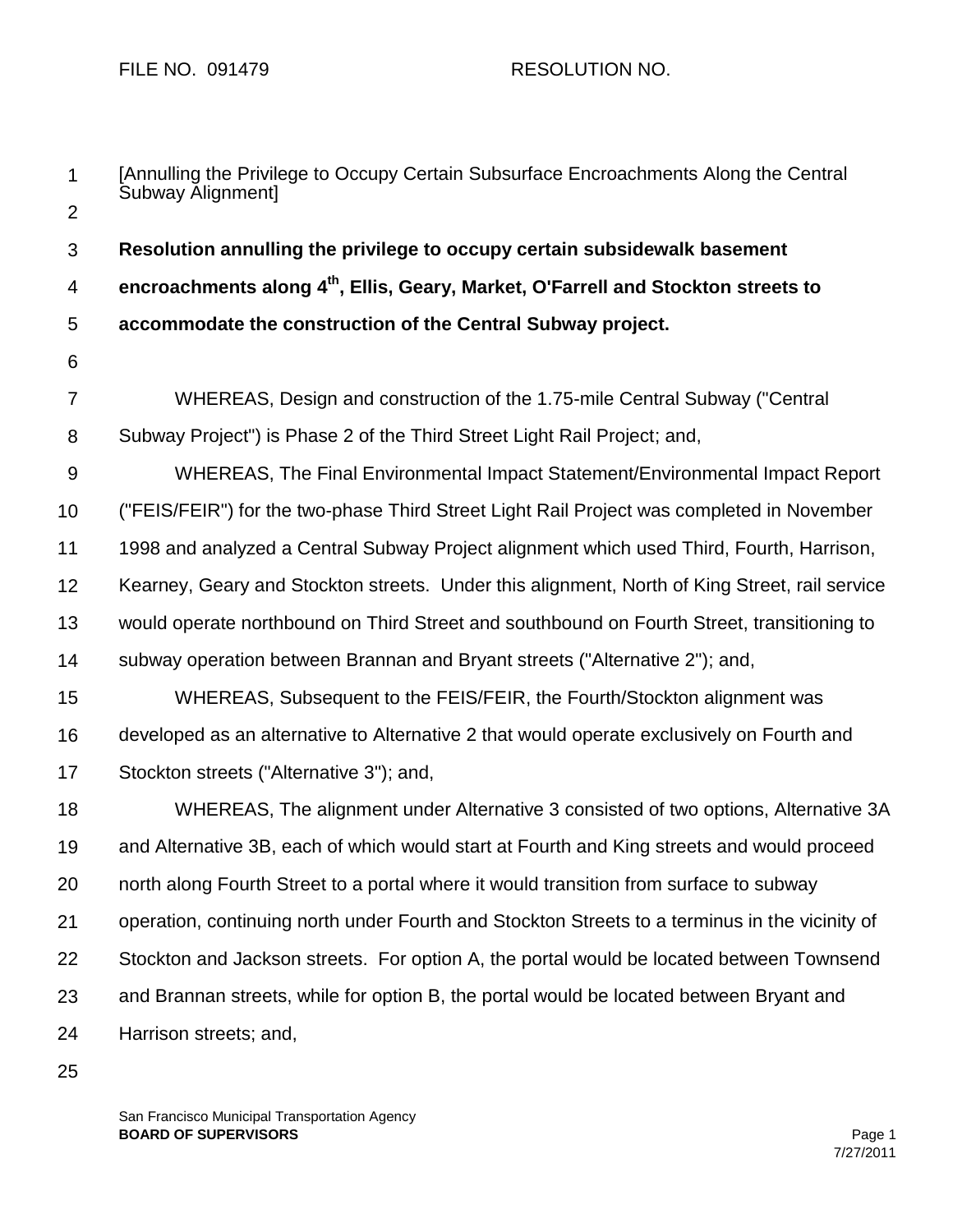1 2 3 WHEREAS, The San Francisco Municipal Transportation Agency ("SFMTA") Board of Directors adopted Resolution No. 02-144 on June 7, 2005, which selected Alternative 3A as the Locally Preferred Alternative for the Central Subway Project; and,

4 5 6 7 WHEREAS, Following comments received during the public scoping process and preliminary cost estimates prepared for the Central Subway Project, the SFMTA Board of Directors adopted Resolution No. 08-029 on February 19, 2008 which replaced Alternative 3A with Alternative 3B as the Locally Preferred Alternative; and,

8 9 10 11 WHEREAS, a Supplemental Environmental Impact Statement/Environmental Impact Report ("SEIS/SEIR") was prepared to evaluate three options for the Central Subway Project: a No Project/Transportation Systems Management Alternative ("Alternative 1"), Alternative 2 and Alternative 3; and,

12 13 14 15 16 WHEREAS, The San Francisco Planning Commission adopted Motion No. M-17668 on August 7, 2008, which certified completion of the Central Subway Final Supplemental Environmental Impact Report in accordance with the California Public Resources Code Sections 21000 et seq., (CEQA), Title 14 California Code of Regulations Sections 15000 et seq., and San Francisco Administrative Code Chapter 31 ; and,

17 18 19 20 21 22 23 24 25 WHEREAS, The SFMTA Board of Directors adopted Resolution No. 08-150 on August 19, 2008, which adopted the Central Subway Project Alternative 3B, a construction variant to extend the tunnel another 2,000 feet north of Jackson Street, the CEQA Findings and Statement of Overriding Considerations for the SEIS/SEIR and the Mitigation Monitoring and Reporting Plan. The SEIS/SEIR, CEQA Findings, background reports, and other documents in the administrative record associated with the SEIS/SEIR collectively are on file with the Secretary of the Planning Commission, Secretary of the MTA Board of Directors, and the Clerk of the Board in File No. 081137. Said documents are incorporated herein by reference and form the basis for the decisions set forth herein; and,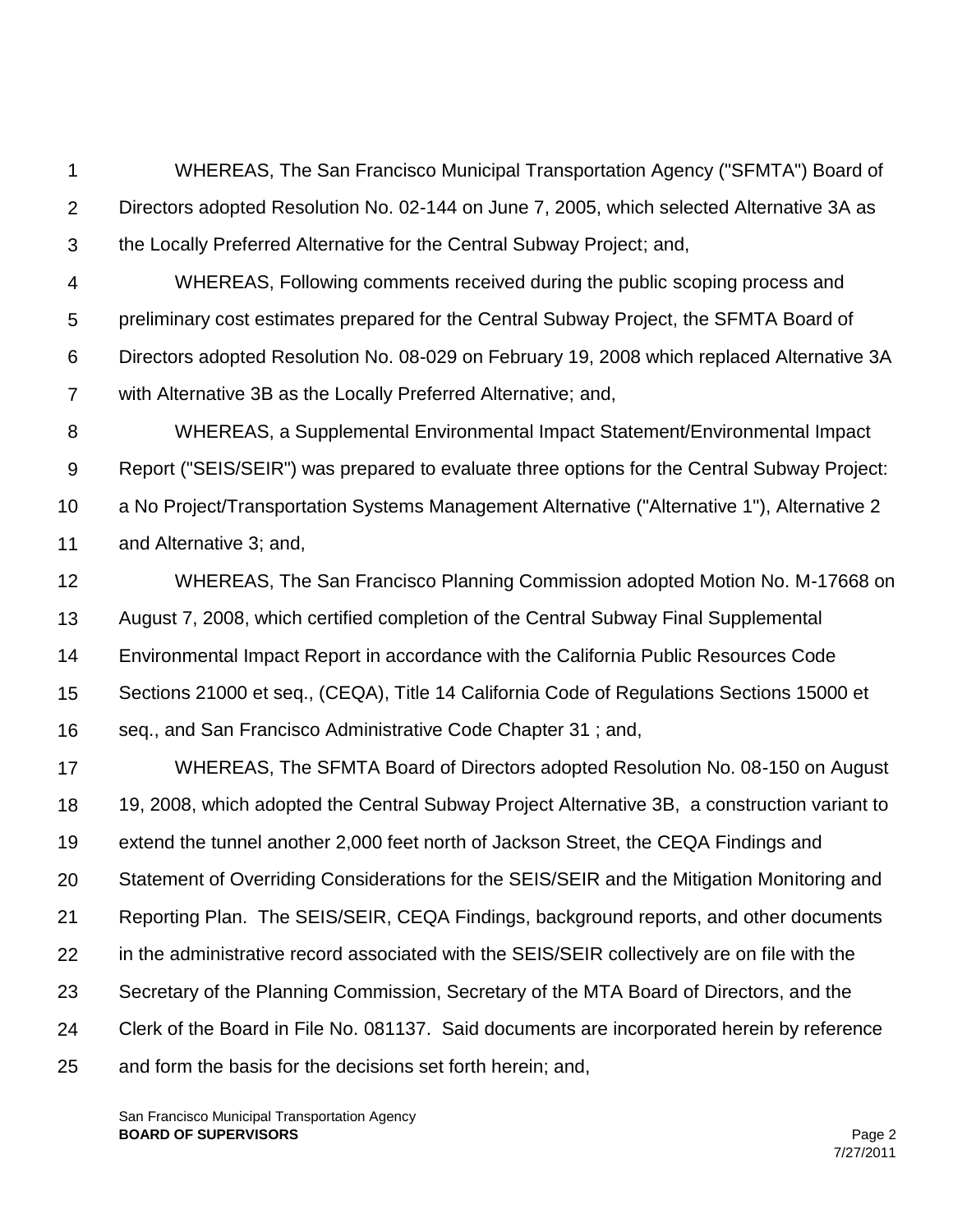1 2 3 4 WHEREAS, The Central Subway Project will construct three new underground subway stations (the "Stations"): the Moscone Station located adjacent to the Moscone Convention Center; the Union Square Market Street Station located at Stockton and O'Farrell streets; and the Chinatown Station located at Stockton and Jackson streets; and,

5 6 7 8 WHEREAS, SFMTA staff has determined that construction of the Union Square/Market Street Station will require that the utilities currently existing under the street must be relocated beneath the sidewalk ("Utility Relocation") in order to accommodate the construction of the Central Subway Project; and,

9 10 11 WHEREAS, Commencement of the Utility Relocation will require the City to reclaim use of thirteen (13) subsidewalk basements along the Central Subway Project alignment that encroach on the public right-of-way and are on property owned by the City; and,

12 13 14 15 16 17 WHEREAS, On October 14, 2008, the SFMTA notified the property owners adjacent to the 13 subsidewalk encroachments, by letter, of its intent to utilize the subsidewalk basement encroachments for the Central Subway Project, a copy of which letter is on file with the Clerk of the Board of Supervisors in File No. , which is hereby declared to be a part of this Resolution as if set forth fully herein. Said properties are located on the following streets:  $4<sup>th</sup>$ , Ellis, Geary, Market, O'Farrell and Stockton streets; and,

18 19 20 WHEREAS, The October 14, 2008 letter advised said property owners that they would need to vacate the subsidewalk encroachment by removing all personal property and facilities from the encroachment at their own expense; and,

21 22 23 24 25 WHEREAS, SFMTA sent said property owners additional correspondence on December 24, 2008 requesting that the adjacent property owners provide SFMTA with their plans for vacating the subsidewalk encroachment by January 16, 2009, a copy of which letter is on file with the Clerk of the Board of Supervisors in File No. , which is hereby declared to be a part of this Resolution as if set forth fully herein. Responses to the aforementioned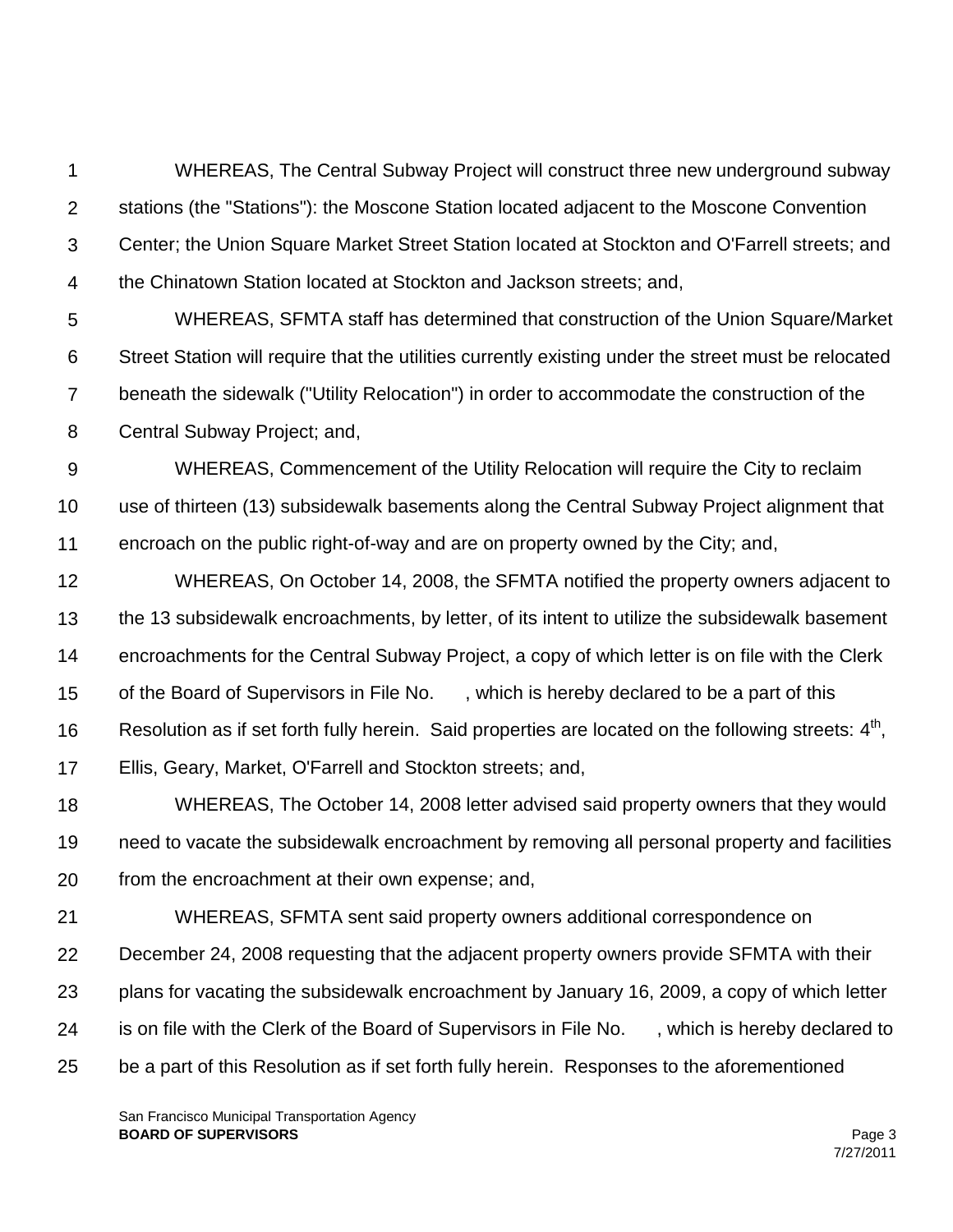1 2 letters and additional correspondence from SFMTA with the affected owners is on file with the Secretary of the MTA Board of Directors and is incorporated herein by reference; and,

3 4 5 WHEREAS, Section 106A.1.3 of the San Francisco Building Code provides, in relevant part, that the "Board of Supervisors reserves the right to suspend or annul the privilege of maintaining such subsidewalk space . . ."; and

6 7 8 WHEREAS, Annulment of the privilege to use the 13 subsidewalk basements encroaching on the public right of way along the subway alignment is necessary to accommodate the Central Subway Project; and

9 WHEREAS, SFMTA, the San Francisco Department of Public Works and the San

10 Francisco Building Department acknowledge the need to reclaim the subsidewalk space

11 occupied by the adjacent property owners and commit to work with adjacent property owners

12 to facilitate the relocation of personal property from the subsidewalk encroachments. In

13 addition, the Director of the Department of Building Inspection acknowledges the initiation of

14 this process under the terms of the Building Code and the need to review permitting

15 associated with the owners' vacation of removal of the encroachments; now, therefore, be it

16 17 18 RESOLVED, That Board of Supervisors does hereby revoke the privilege of using the subsidewalk space occupied by owners and/or tenants at the following parcels, identified by address, block and parcel number, adjoining the Central Subway Project alignment:

- 19 1. 212 Stockton Street, Block 309, Lot 011;
- 20 2. 150 Stockton Street, Block 313, Lot 018;
- 21 3. 101 Stockton Street, Block 314, Lots 001 and 002;
- 22 4. 55 Stockton Street, Block 327, Lots 001-003;
- 23 5. 39 Stockton Street, Block 327, Lot 004;
- 24 6. 19 Stockton Street, Block 327, Lot 005;
- 25 7. 1 Stockton Street, Block 327, Lot 025;